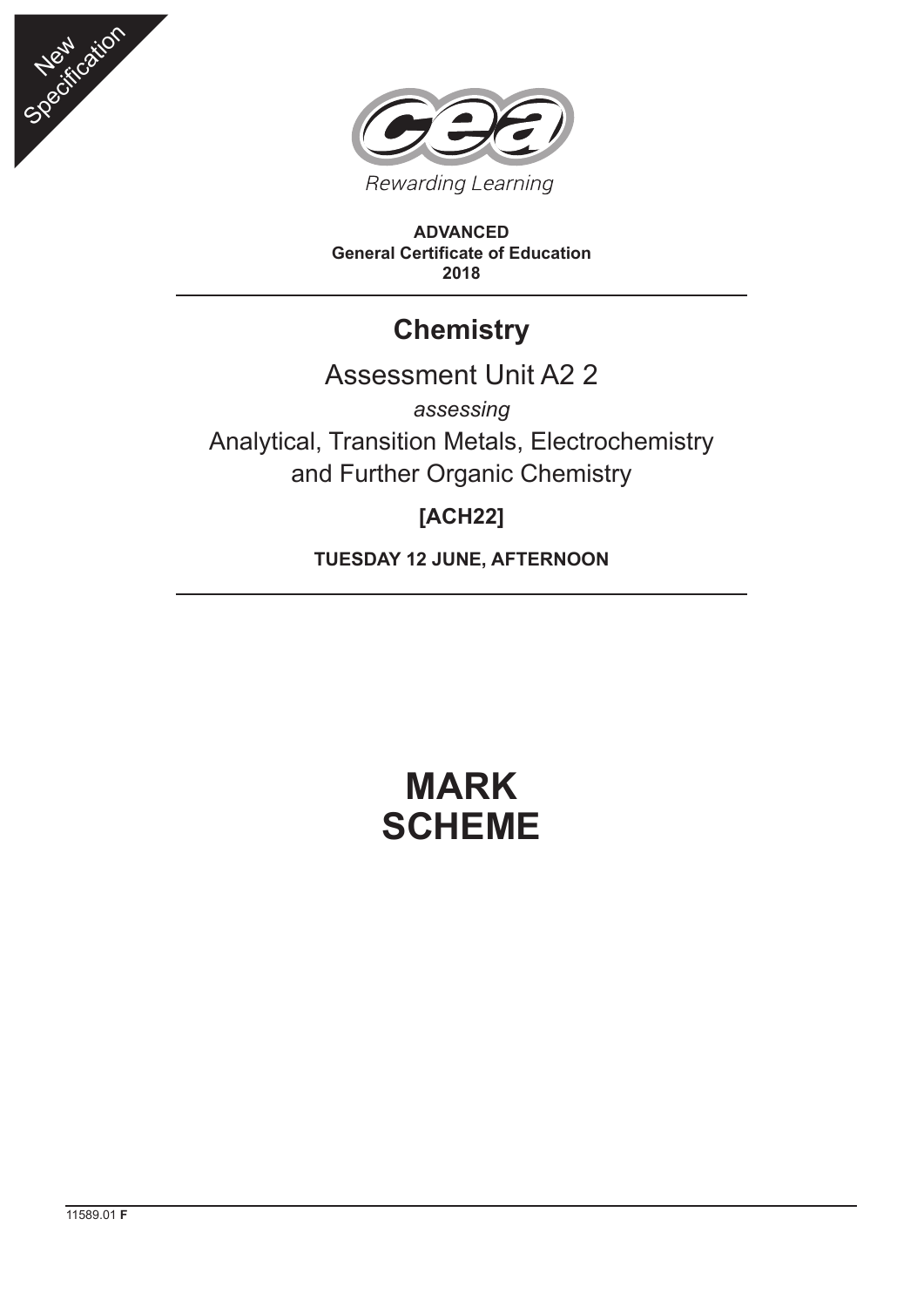### **General Marking Instructions**

#### **Introduction**

Mark schemes are published to assist teachers and students in their preparation for examinations. Through the mark schemes teachers and students will be able to see what examiners are looking for in response to questions and exactly where the marks have been awarded. The publishing of the mark schemes may help to show that examiners are not concerned about finding out what a student does not know but rather with rewarding students for what they do know.

#### **The Purpose of Mark Schemes**

Examination papers are set and revised by teams of examiners and revisers appointed by the Council. The teams of examiners and revisers include experienced teachers who are familiar with the level and standards expected of students in schools and colleges.

The job of the examiners is to set the questions and the mark schemes; and the job of the revisers is to review the questions and mark schemes commenting on a large range of issues about which they must be satisfied before the question papers and mark schemes are finalised.

The questions and the mark schemes are developed in association with each other so that the issues of differentiation and positive achievement can be addressed right from the start. Mark schemes, therefore, are regarded as part of an integral process which begins with the setting of questions and ends with the marking of the examination.

The main purpose of the mark scheme is to provide a uniform basis for the marking process so that all the markers are following exactly the same instructions and making the same judgements in so far as this is possible. Before marking begins a standardising meeting is held where all the markers are briefed using the mark scheme and samples of the students' work in the form of scripts. Consideration is also given at this stage to any comments on the operational papers received from teachers and their organisations. During this meeting, and up to and including the end of the marking, there is provision for amendments to be made to the mark scheme. What is published represents this final form of the mark scheme.

It is important to recognise that in some cases there may well be other correct responses which are equally acceptable to those published: the mark scheme can only cover those responses which emerged in the examination. There may also be instances where certain judgements may have to be left to the experience of the examiner, for example, where there is no absolute correct response – all teachers will be familiar with making such judgements.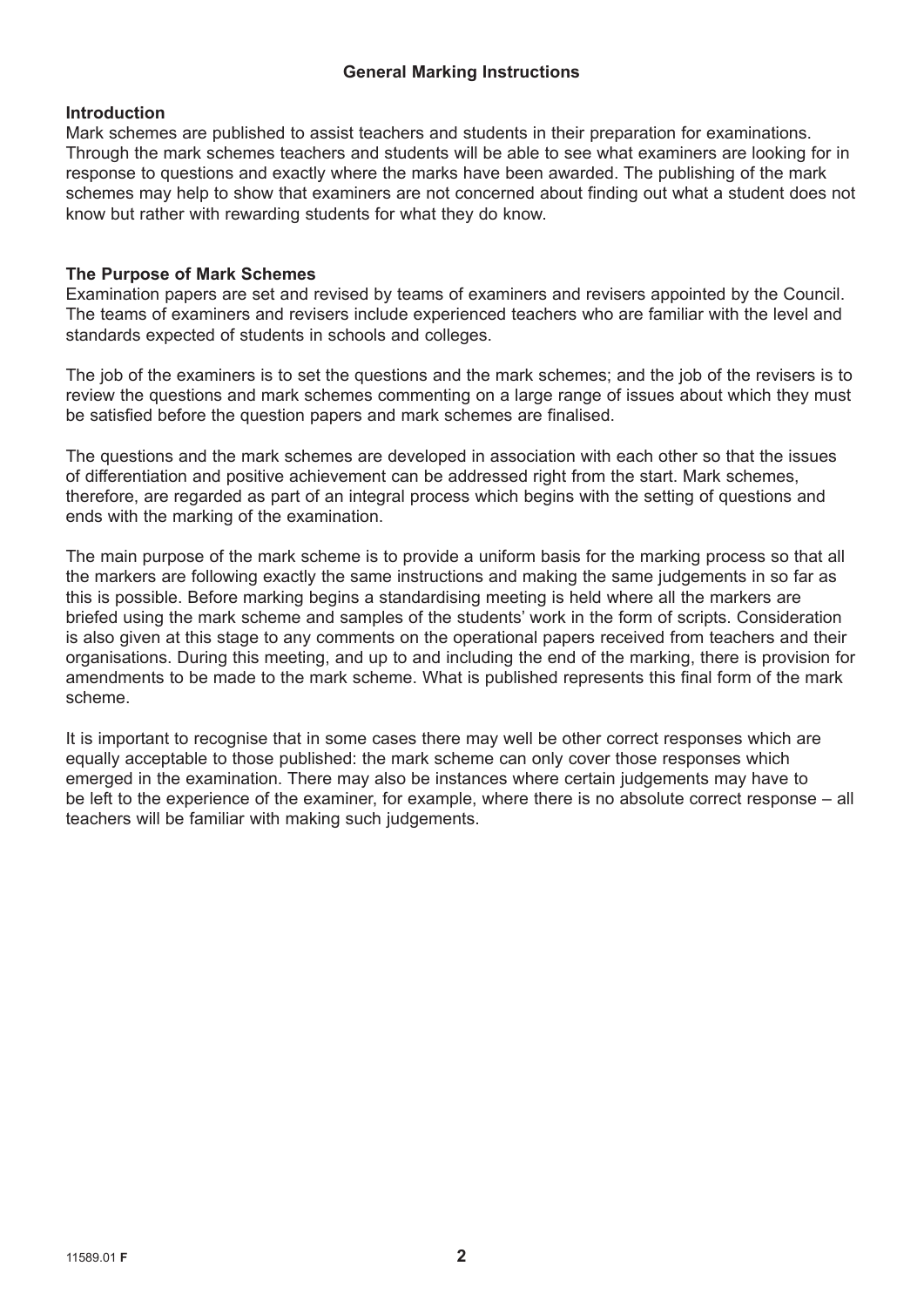### **Section A**

|                         | <b>Section A</b>                      | AVAILABLE<br>MARKS |
|-------------------------|---------------------------------------|--------------------|
| $\mathbf{1}$            | $\overline{A}$                        |                    |
| $2\quad C$              |                                       |                    |
| $\mathbf{3}$            | $\overline{B}$                        |                    |
|                         |                                       |                    |
| $\overline{\mathbf{4}}$ | $\overline{B}$                        |                    |
| $5\phantom{.0}$         | $\mathsf{C}$                          |                    |
| 6A                      |                                       |                    |
| 7 C                     |                                       |                    |
| 8 B                     |                                       |                    |
| $9\quad C$              |                                       |                    |
| 10 C                    |                                       |                    |
|                         | [1] for each correct answer<br>$[10]$ | $10\,$             |
|                         | <b>Section A</b>                      | $10$               |
|                         |                                       |                    |
|                         |                                       |                    |
|                         |                                       |                    |
|                         |                                       |                    |
|                         |                                       |                    |
|                         |                                       |                    |
|                         |                                       |                    |
|                         |                                       |                    |
|                         |                                       |                    |
|                         |                                       |                    |
|                         |                                       |                    |
|                         |                                       |                    |
|                         |                                       |                    |
|                         |                                       |                    |
|                         |                                       |                    |
|                         |                                       |                    |
|                         |                                       |                    |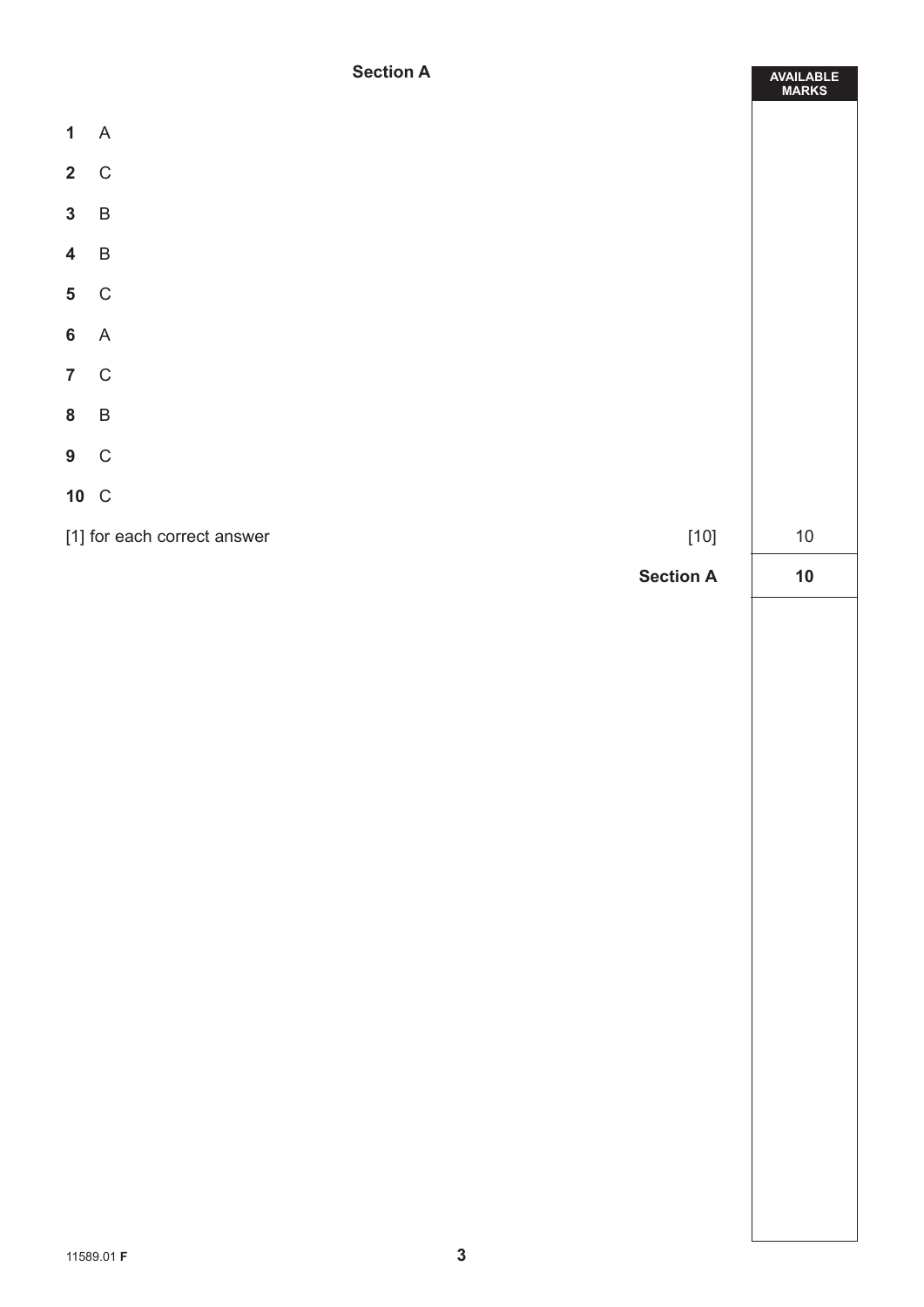|--|--|

| 11 | (a)       | complex                                                                           | colour                                                                                                                        |       |    |
|----|-----------|-----------------------------------------------------------------------------------|-------------------------------------------------------------------------------------------------------------------------------|-------|----|
|    |           | $[Mn(H2O)6]2+$                                                                    | pink                                                                                                                          |       |    |
|    |           | $[Ni(H_2O)_6]^{2+}$                                                               | green                                                                                                                         |       |    |
|    |           | $[Co(H2O)6]2+$                                                                    | pink                                                                                                                          |       |    |
|    |           | $[V(H_2O)_6]^{3+}$                                                                | green                                                                                                                         |       |    |
|    |           | $[Ni(NH_3)_6]^{2+}$                                                               | blue                                                                                                                          | [5]   |    |
|    | $(b)$ (i) | incompletely filled d-subshell [1]                                                | $1s22s22p63s23p63d9$ [1] copper can form an ion that has an                                                                   | $[2]$ |    |
|    |           | a complex                                                                         | (ii) an ion or molecule with a lone pair of electrons which forms<br>a co-ordinate bond with a (central) metal atom or ion in | $[1]$ |    |
|    |           | around the metal ion)                                                             | (iii) The chloride ion is bigger than water, (so less chlorides can fit                                                       | $[1]$ |    |
|    |           |                                                                                   | (iv) $[Cu(H_2O)_6]^{2+} + 4Cl^ \rightarrow$ $[CuCl_4]^{2-} + 6H_2O$                                                           | [2]   |    |
|    |           | (v) Blue $\rightarrow$ yellow/green                                               |                                                                                                                               | $[1]$ |    |
|    |           | (vi) $5 \rightarrow 7$ [1]<br>Entropy has increased [1]                           |                                                                                                                               | $[2]$ |    |
|    |           | (c) Ethylamine (is stronger) [1]<br>nitrogen is more available in ethylamine) [1] | The $CH_3CH_2$ is electron donating (so the lone pair on the                                                                  | $[2]$ | 16 |

**AVAILABLE MARKS**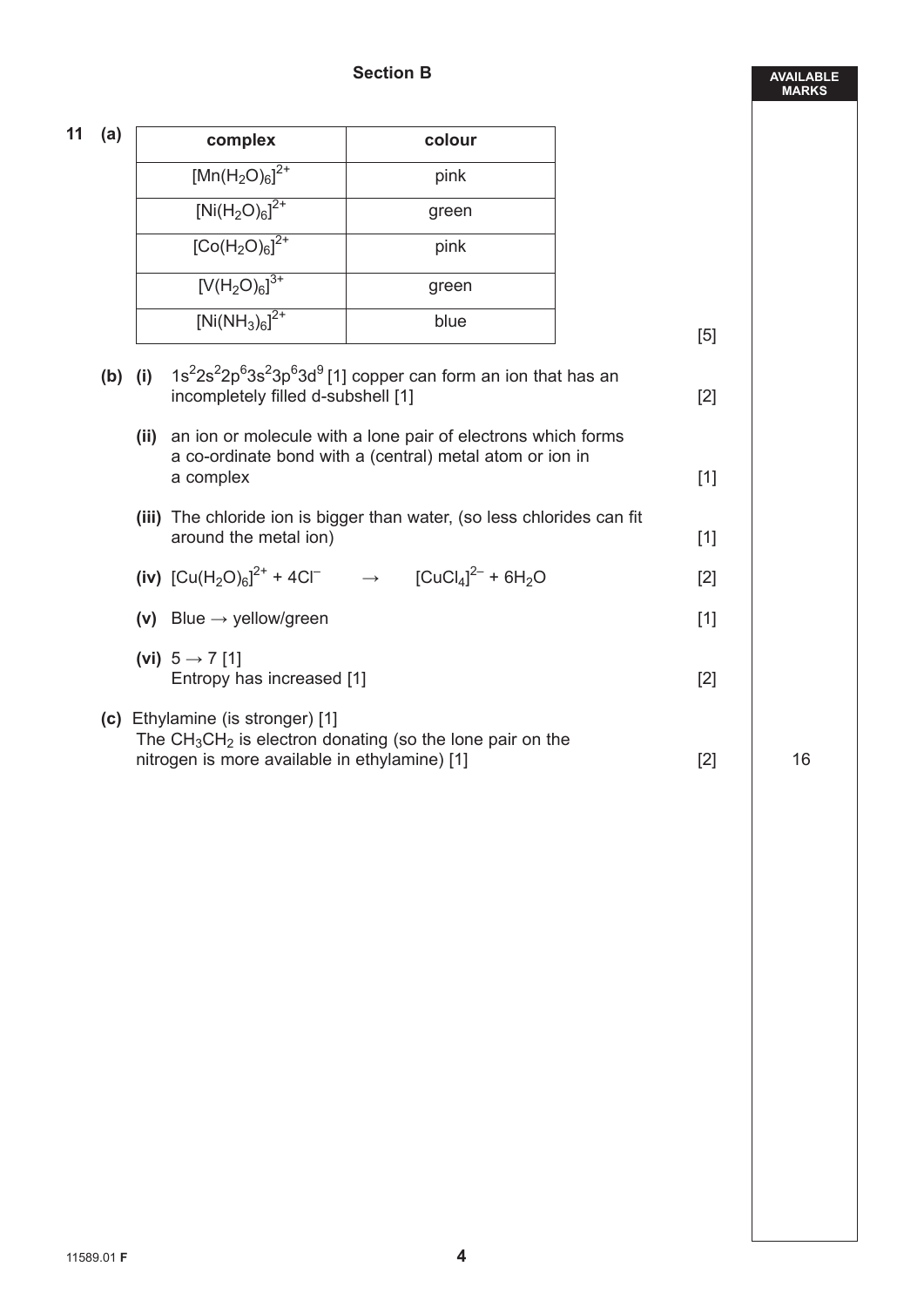| 12 | $(a)$ (i) |                                                               | potential difference when a half-cell is connected to a (standard)<br>hydrogen electrode under standard conditions                                                                                                                                                         | $[2]$         | <b>AVAILABI</b><br><b>MARKS</b> |
|----|-----------|---------------------------------------------------------------|----------------------------------------------------------------------------------------------------------------------------------------------------------------------------------------------------------------------------------------------------------------------------|---------------|---------------------------------|
|    |           |                                                               | (ii) $Zn(s) + Cu^{2+}(aq) \rightarrow Zn^{2+}(aq) + Cu(s)$                                                                                                                                                                                                                 | $[2]$         |                                 |
|    |           |                                                               | (iii) $+0.34 - (-0.76) = +1.10$ V                                                                                                                                                                                                                                          | $[1]$         |                                 |
|    | (b)       | $\bullet$<br>$\bullet$<br>$\bullet$<br>$\bullet$<br>$\bullet$ | hydrogen (gas) at 1 atmosphere pressure/100 kPa<br>Pt electrode<br>temperature 25 °C/298K<br>1 moldm $^{-3}$ hydrochloric acid/ $H^+$<br>connect to half-cell via salt bridge<br>use voltmeter to measure emf                                                              |               |                                 |
|    |           |                                                               | <b>Response</b>                                                                                                                                                                                                                                                            | <b>Mark</b>   |                                 |
|    |           |                                                               | Candidates must use appropriate scientific terms, using 5-6 of<br>the points in the indicative content, in a logical sequence. They<br>use good spelling, punctuation and grammar and the form and<br>style are of a high standard.                                        | $[5]$ - $[6]$ |                                 |
|    |           |                                                               | Candidates use 3–4 points from the indicative content in a logical<br>sequence using some scientific terms. They use satisfactory<br>spelling, punctuation and grammar and the form and style are of<br>a satisfactory standard.                                           | $[3]-[4]$     |                                 |
|    |           |                                                               | Candidates use 1–2 of the points from the indicative content.<br>However these are not presented in a logical sequence. They<br>use limited spelling, punctuation and grammar and make little<br>use of scientific terms. The form and style are of a limited<br>standard. | $[1]-[2]$     |                                 |
|    |           |                                                               | Response not worthy of credit                                                                                                                                                                                                                                              | [0]           |                                 |

 $[6]$  11

**AVAILABLE**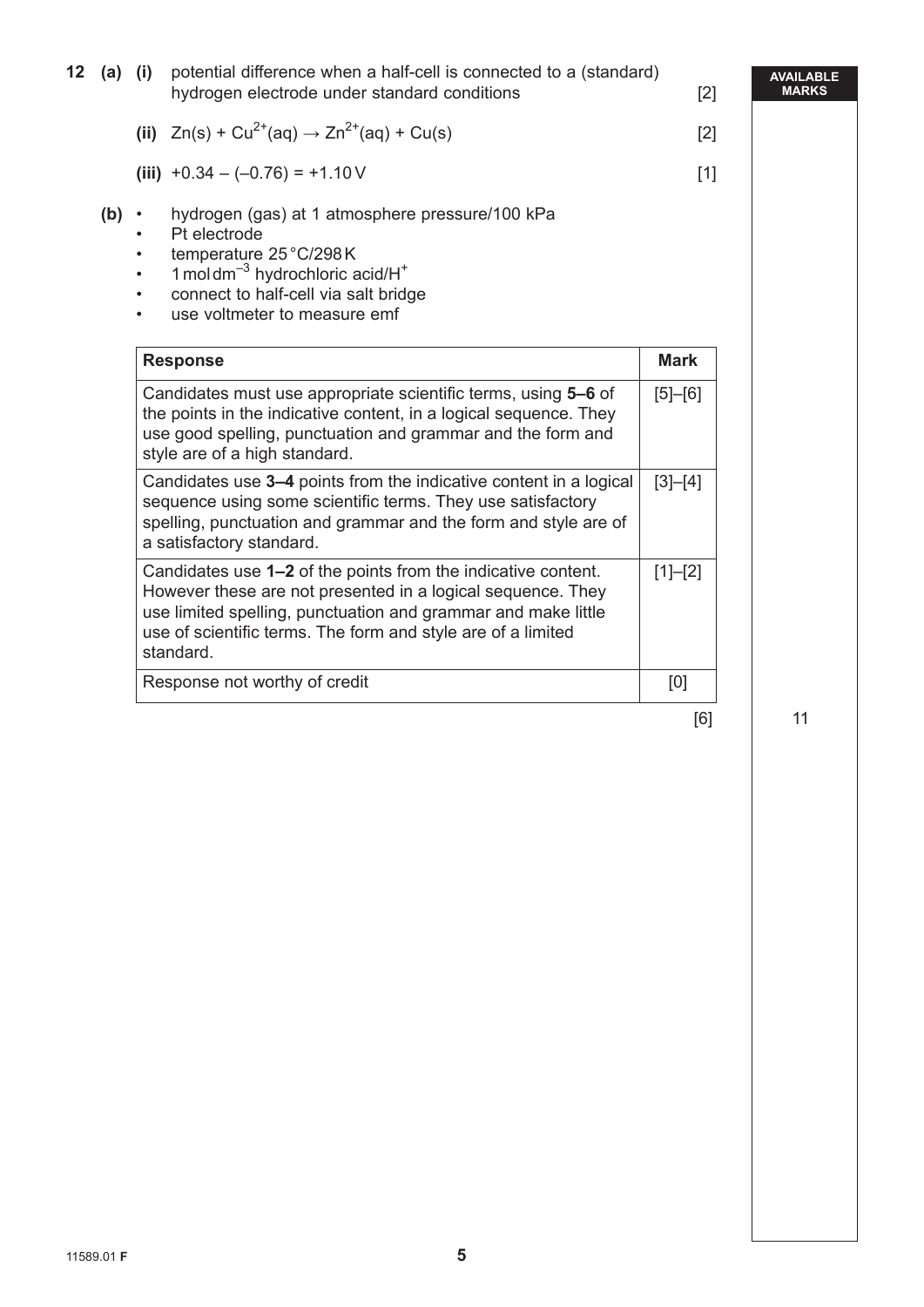**13 (a) (i)** ethanoic acid forms an equilibrium/incomplete reaction [1] ethanoic anhydride is more reactive than ethanoic acid [1] [2]

#### **AVAILABLE MARKS**



 Ratio of salicyclic acid to aspirin is 1:1 therefore number of moles aspirin =  $1/46/0.022$ 

RMM aspirin = 180

Theoretical mass aspirin =  $1/46 \times 180 = 90/23$  g (decimal 3.913043478) <u>3.91</u>

Percentage yield =  $2.3 \div (90/23) \times 100 = 58.8\%$  [3] <u>3.91</u> and the second state of  $\sim$  3.91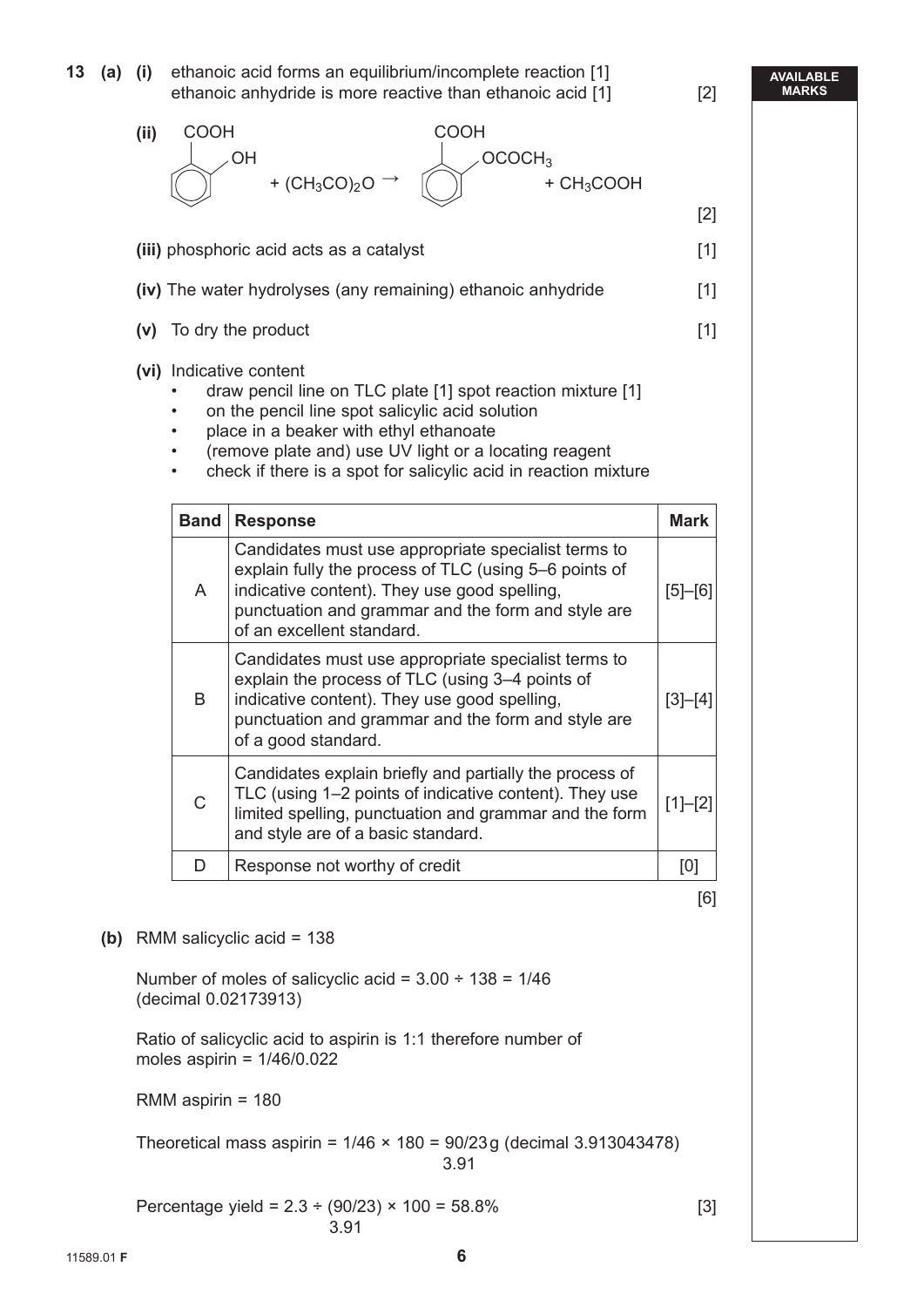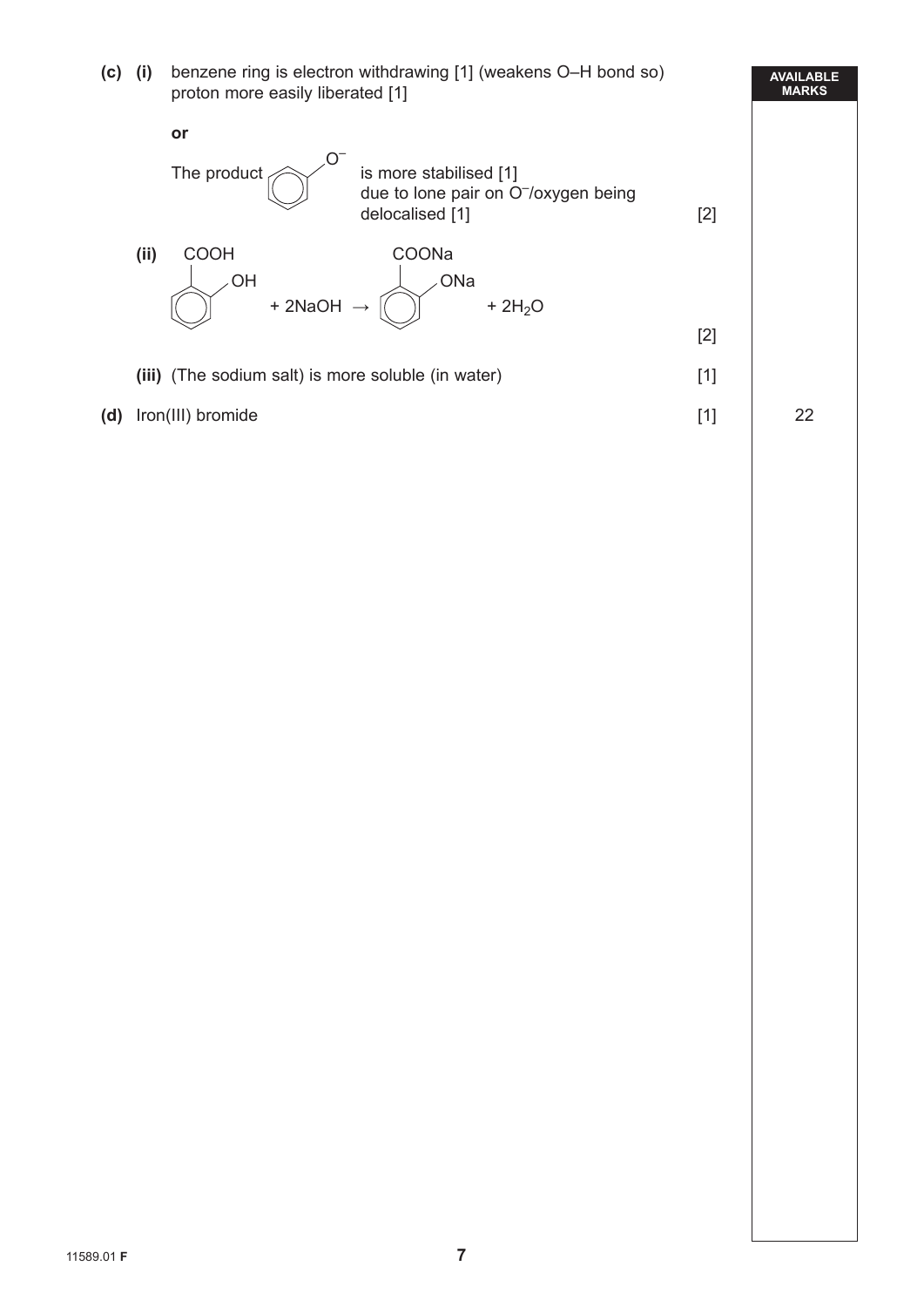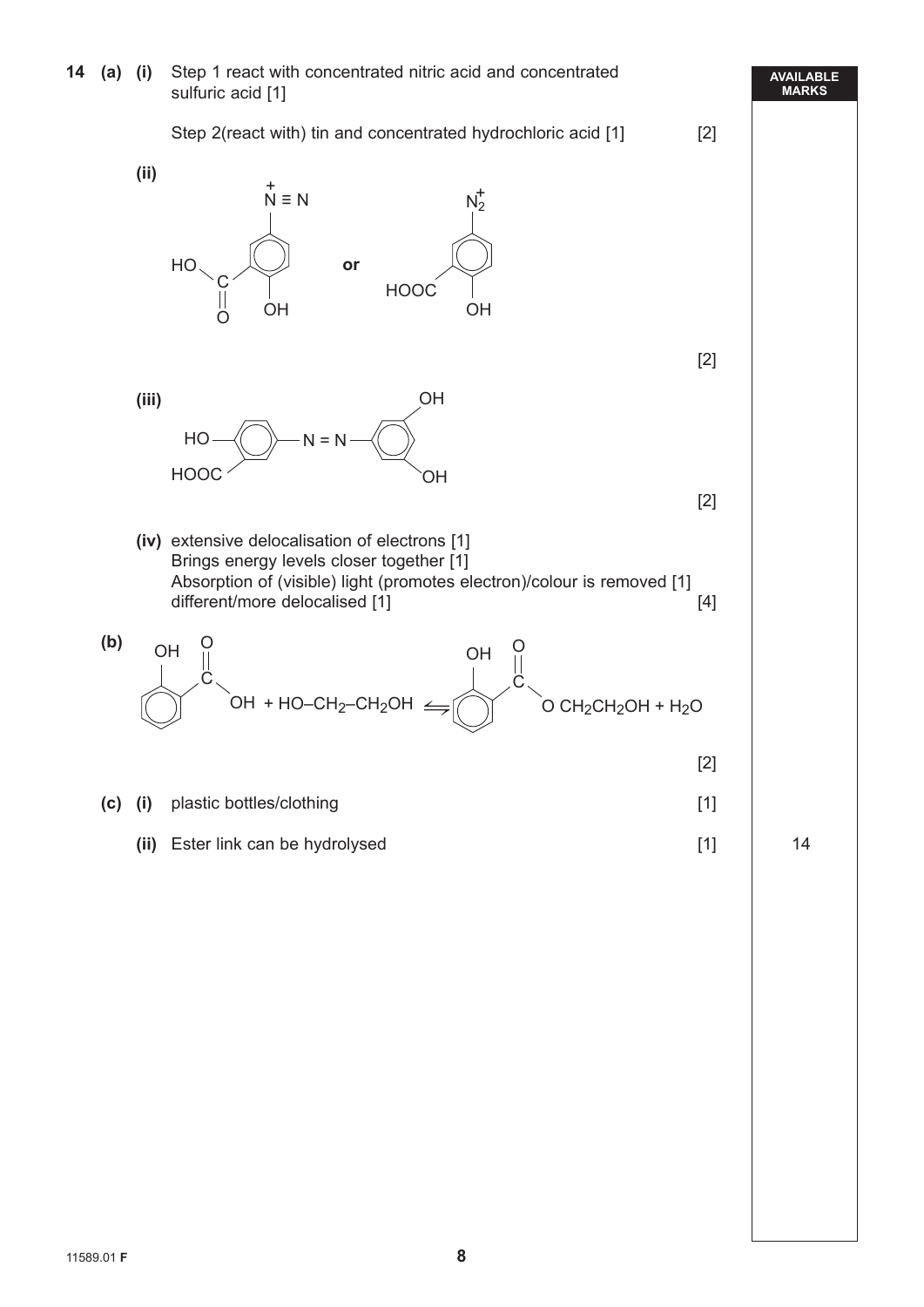| 15 |     |      | (a) (i) Hydrogen would produce a signal [1]<br>e.g. $CCI4 [1]$                          | $[2]$   | <b>AVAILABLE</b><br><b>MARKS</b> |
|----|-----|------|-----------------------------------------------------------------------------------------|---------|----------------------------------|
|    |     | (ii) | CH <sub>3</sub>                                                                         |         |                                  |
|    |     |      | $H_3C$ - Si - CH <sub>3</sub> /Si(CH <sub>3</sub> ) <sub>4</sub> [1]<br>CH <sub>3</sub> |         |                                  |
|    |     |      | Tetramethylsilane [1]                                                                   | $[2]$   |                                  |
|    |     |      | $(iii)$ inert $[1]$<br>All hydrogens are equivalent/produces single peak [1]            | $[2]$   |                                  |
|    |     |      | (b) (i) ethyl group/a = $CH_2 b = CH_3 [2]$<br>$a -$ quartet b - triplet [1]            | Max [3] |                                  |
|    |     |      | (ii) $CH_3$<br>$(-) C - CH_3$<br>$CH_3$<br>$CH_3$                                       | $[1]$   |                                  |
|    | (c) |      | CH <sub>3</sub><br>$CH_3$ - $C$ - $C$ - $O$ - $CH_2CH_3$<br>$CH_3$ - $O$ - $CH_2CH_3$   |         |                                  |
|    |     |      |                                                                                         | $[2]$   | 12                               |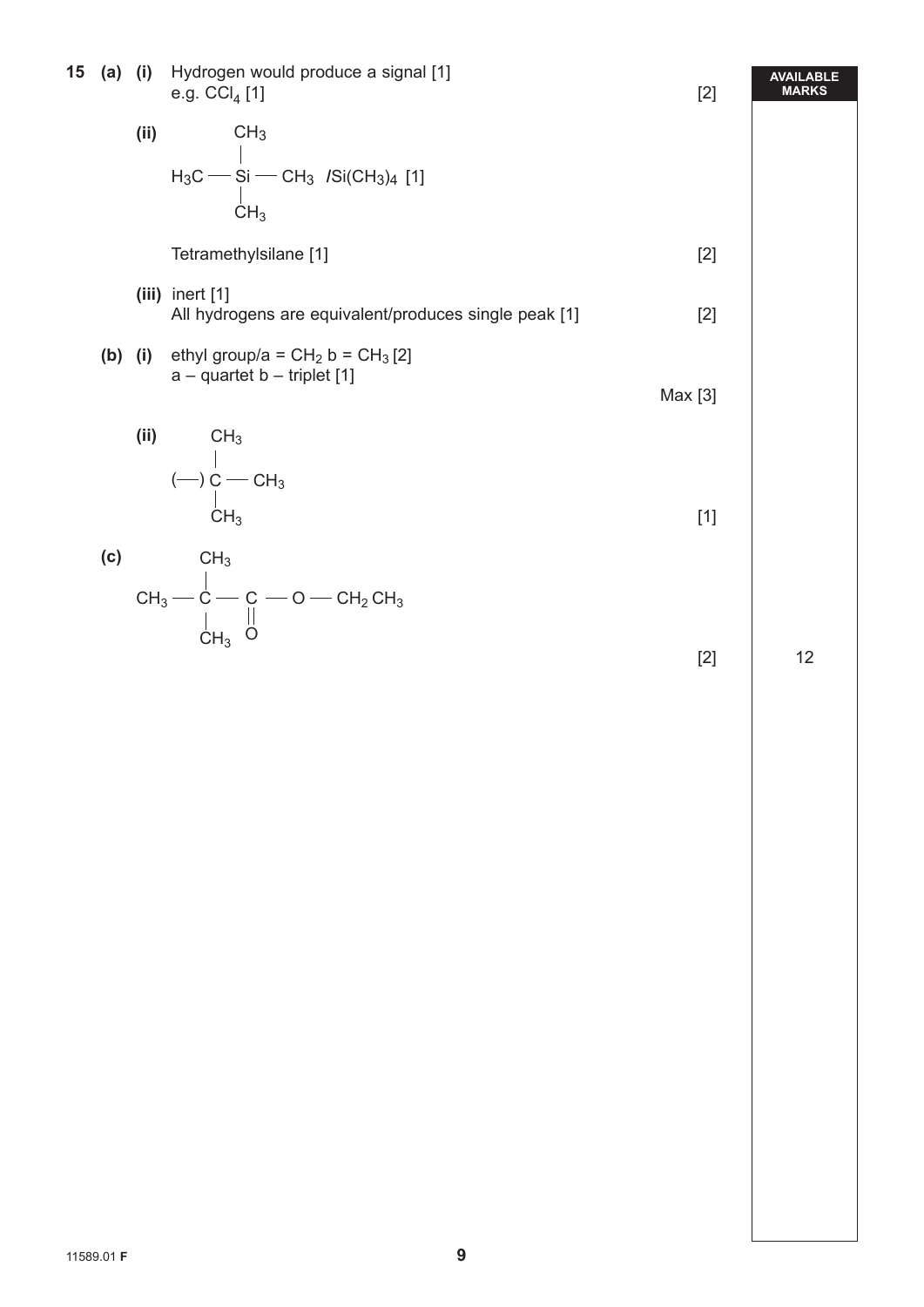|  |           | <b>16 (a) (i)</b> $3Br_2 + 6OH^- \rightarrow 5Br^- + BrO_3^- + 3H_2O$                                                  | $[2]$ | <b>AVAILABLE</b><br><b>MARKS</b> |
|--|-----------|------------------------------------------------------------------------------------------------------------------------|-------|----------------------------------|
|  |           | (ii) red-brown to colourless                                                                                           | $[1]$ |                                  |
|  |           | (b) (i) $BrO_3^- + 6H^+ + 6e^ \rightarrow$ $Br^- + 3H_2O$                                                              | $[1]$ |                                  |
|  |           | (ii) $21^{-}$<br>$\rightarrow$ $I_2 + 2e^-$                                                                            | $[1]$ |                                  |
|  |           | (iii) $BrO_3^-$ + 6H <sup>+</sup> +6I <sup>-</sup> $\rightarrow$ 3I <sub>2</sub> + 3H <sub>2</sub> O + Br <sup>-</sup> | $[1]$ |                                  |
|  | $(c)$ (i) | makes end point clearer                                                                                                | $[1]$ |                                  |
|  |           | (ii) Moles of thiosulfate = $23.8/1000 \times 0.10 = 0.00238$                                                          |       |                                  |
|  |           | Ratio of iodine to thiosulfate is 1:2 therefore moles of iodine<br>in $25 \text{ cm}^3$ = 0.00238 ÷ 2 =<br>0.00119     |       |                                  |
|  |           | Moles iodine in $1000 \text{ cm}^3$ = 40 × 0.00119 = 0.0476                                                            |       |                                  |
|  |           | Ratio of iodine to bromate is 3:1                                                                                      |       |                                  |
|  |           | therefore moles bromate(V) = $0.0476 \div 3 = 0.01587$                                                                 |       |                                  |
|  |           | Concentration bromate(V) = $0.01587 \div 0.02 = 0.79 \text{ mol dm}^{-3}$                                              | [4]   | 11                               |
|  |           |                                                                                                                        |       |                                  |